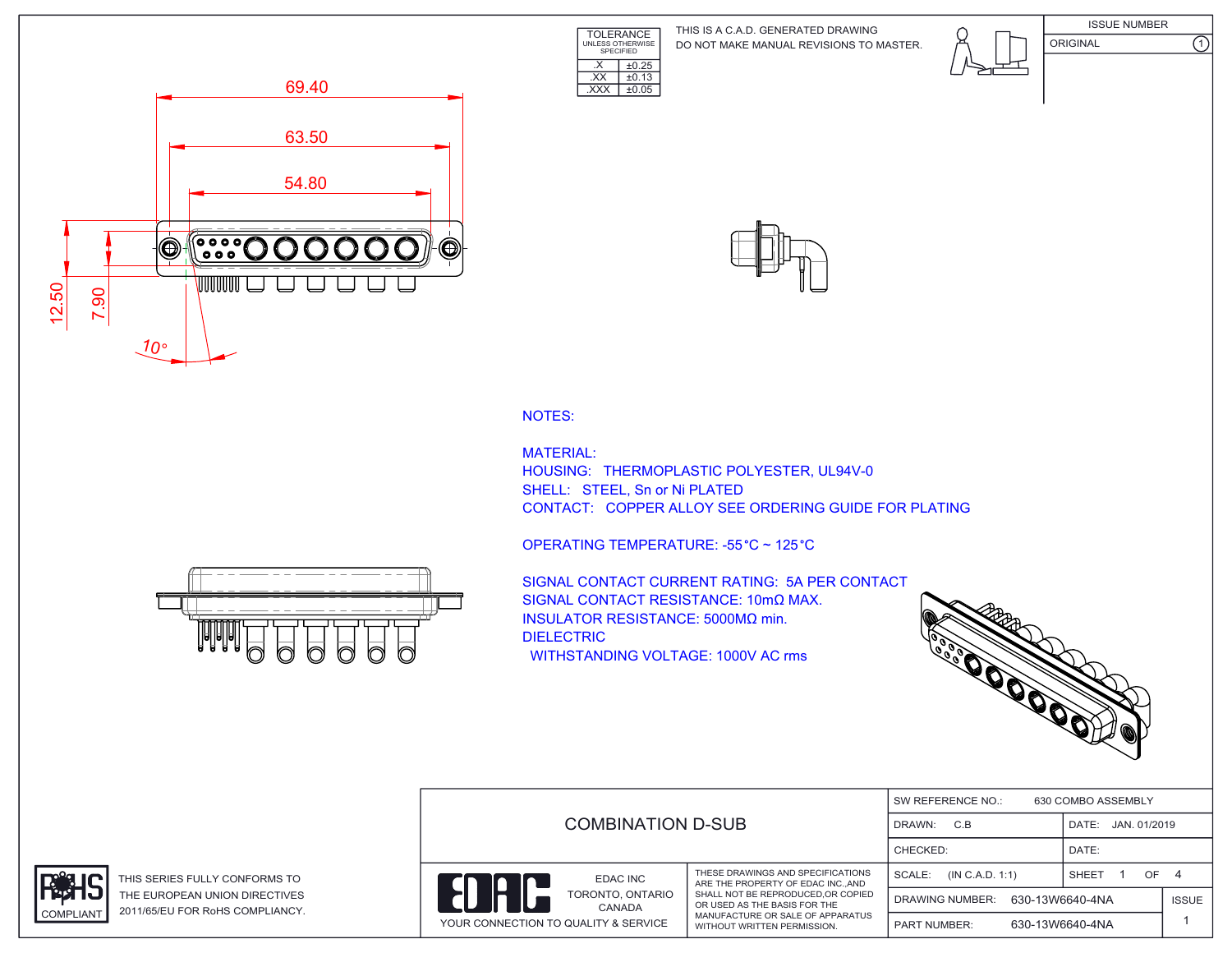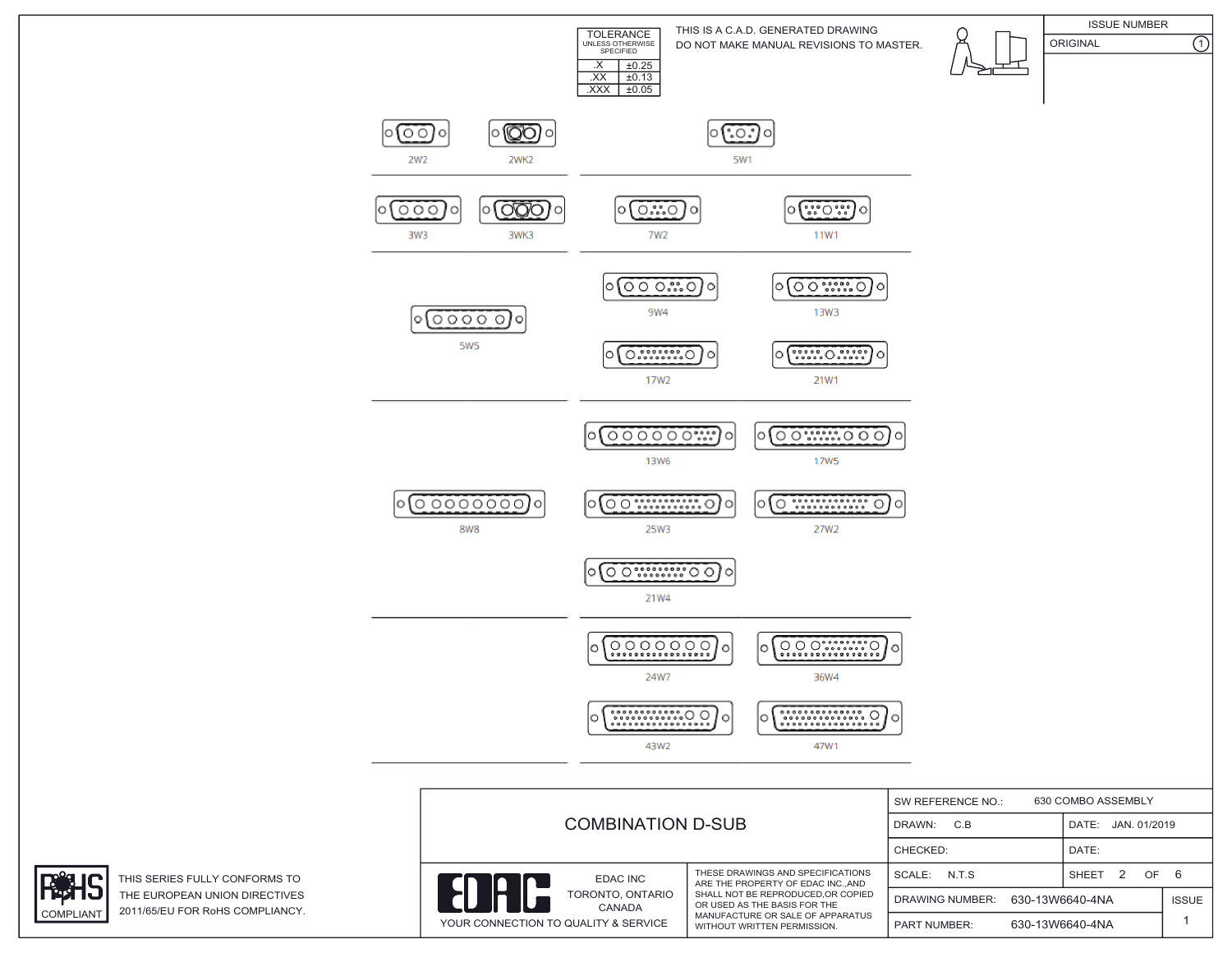

THIS IS A C.A.D. GENERATED DRAWING DO NOT MAKE MANUAL REVISIONS TO MASTER.



**ISSUE NUMBER**  $\overline{\Omega}$ ORIGINAL



3W3 / 3WK3

5W1 Male/Female

7W2 Male/Female





5W5 Male

5W5 Female

**COMPLIANT** 



PCB EDGE

PCB EDGE

8W8 Male



PCB EDGE



PCB EDGE

POB EDGE

11W1 Male/Female

21W4 Male/Female



27W2 Male/Female



21W1 Male/Female



|                       | <b>COMBINATION D-SUB</b>                                                        |                                                                                                                                      | 630 COMBO ASSEMBLY<br>SW REFERENCE NO.:   |                       |              |
|-----------------------|---------------------------------------------------------------------------------|--------------------------------------------------------------------------------------------------------------------------------------|-------------------------------------------|-----------------------|--------------|
|                       |                                                                                 |                                                                                                                                      | DRAWN:<br>C.B                             | JAN. 01/2019<br>DATE: |              |
|                       |                                                                                 |                                                                                                                                      | CHECKED:                                  | DATE:                 |              |
| <b>IS TO</b>          | EDAC INC                                                                        | THESE DRAWINGS AND SPECIFICATIONS<br>ARE THE PROPERTY OF EDAC INCAND                                                                 | SCALE:<br>N.T.S                           | OF 4<br>SHEET         |              |
| <b>TIVES</b><br>ANCY. | IĤ<br>TORONTO, ONTARIO<br><b>CANADA</b><br>YOUR CONNECTION TO QUALITY & SERVICE | SHALL NOT BE REPRODUCED.OR COPIED<br>OR USED AS THE BASIS FOR THE<br>MANUFACTURE OR SALE OF APPARATUS<br>WITHOUT WRITTEN PERMISSION. | 630-13W6640-4NA<br><b>DRAWING NUMBER:</b> |                       | <b>ISSUE</b> |
|                       |                                                                                 |                                                                                                                                      | <b>PART NUMBER:</b>                       | 630-13W6640-4NA       |              |

8W8 Female





17W2 Male/Female





THIS SERIES FULLY CONFORM THE EUROPEAN UNION DIREC 2011/65/EU FOR RoHS COMPLI